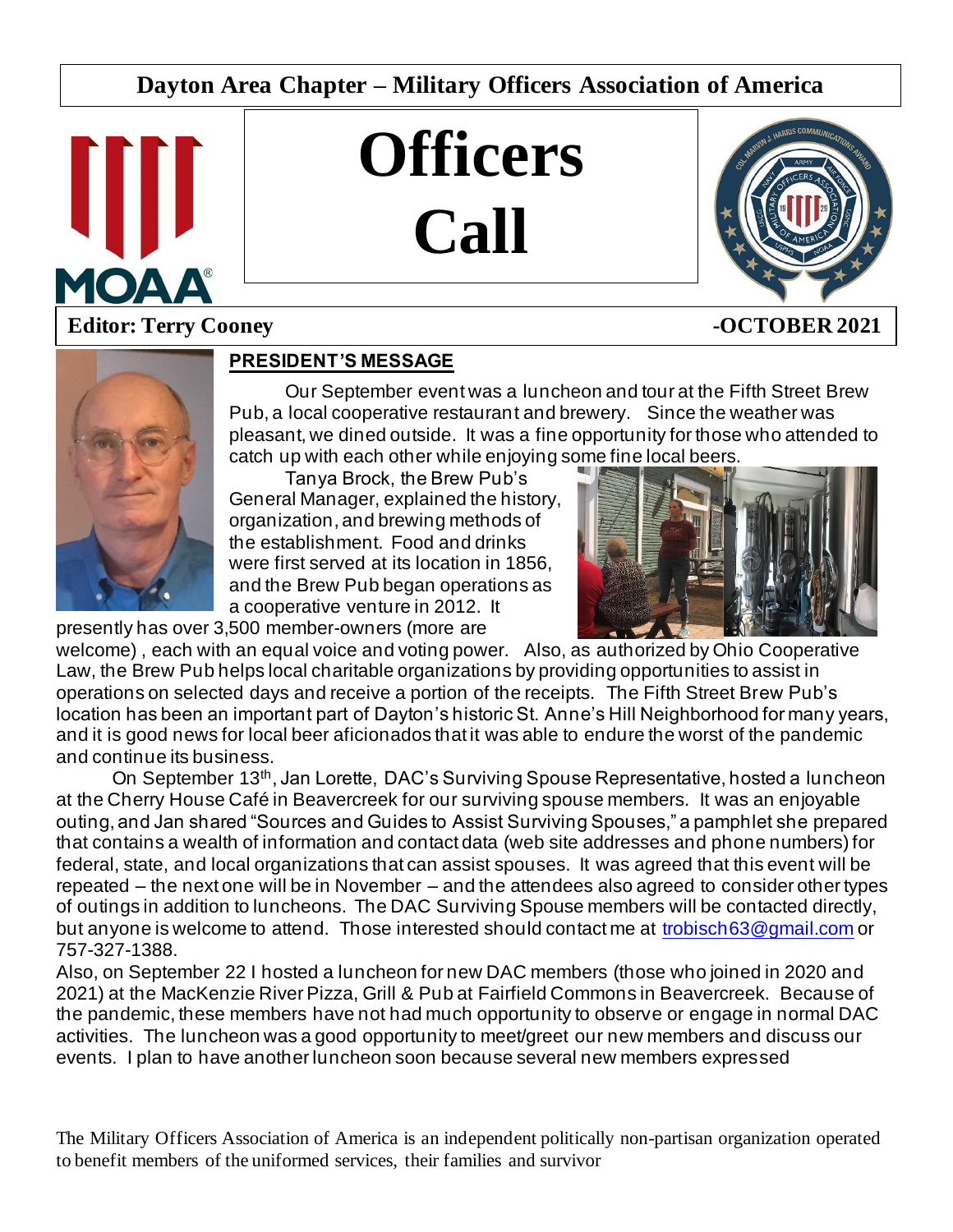#### OFFICERS CALL COCTOBER 2021 2

that they would have attended but were out of town. Any members who joined prior to 2020 and would like to attend are also welcome and should contact me as shown above. Tom Robish

President

#### **AUGUST IS DUES MONTH**

Please note the header of e-mail that delivers this newsletter. If it indicates 08/21 it means that we are still waiting for your dues for the current year. Dues remain a whopping \$15 for regular members and \$10 for surviving spouses.

#### **PLAN AHEAD**

| 17 October | ROTC Appreciation Luncheon at Kettering American Legion Post 598 |
|------------|------------------------------------------------------------------|
| November   | Theater Outing @Wright State Theater - "Mamma Mia" TBD           |

## **ROTC LUNCHEON**

In the past the DAC recognizes the local University's ROTC programs by inviting some PAS/PMS/instructors and 3 or 4 cadets of their senior students to a luncheon. We will do that again this year on Sunday the 17<sup>th</sup> of October. The noon luncheon will at American Legion Post 598. The Post is located at 5700 Kentshire Dr., Kettering, OH 45440-4248. The luncheon will begin with the pledge of allegiance and the saying of grace.

The luncheon will be provided by the Woman's Auxiliary of the American Legion Post. It will be a picnic like meal: chicken fried/baked with potato salad and a veggie. It will be a buffet like setting with perhaps some auxiliary members serving. Seating will be at tables as we have for luncheons at the WPAFB club. In the past, we have had the guest PAS/PMS/instructors and cadets sit among the DAC member tables.

After the luncheon the program will consist of having each PAS/PMS/instructor take about 4-5 minutes to describe their cadet program. That will be followed by the introduction of the few senior students introducing themselves.

The cost is \$10 per person. For attendance the PAS/PMS/instructors should contact Col Michael Ondrasek USAF (ret.) NLT 12 October 2021 at michael.ondrasek@att.net or calling 937 429 9297 giving names and phone contact information. If there is no answer you can leave a message.

# **SURVING SPOUSE CORNER**

We had a Get Acquainted lunch at the Cherry House Cafe in Beavercreek on Sept. 13, 2021. We plan to get together about every other month, so watch for future notices if you want to join us.

There is a newly completed "Sources & Guides for Surviving Spouses" that you can view by clicking on the link[: https://daytonmoaa.weebly.com/surviving-spouse-liaison.html](https://daytonmoaa.weebly.com/surviving-spouse-liaison.html)

# **ANNUAL MEMBERSHIP RENEWAL AND 2021/2022 DONATIONS:**

We would like to thank our members who have renewed their membership thus far for 2022. In addition, we truly appreciate those who have added a generous donation to our main efforts for the current and coming year. As of 28 August, we have 113 members who have renewed their membership. Twenty-two (22) members donated \$530.00 toward our 2022 Scholarship fund, 29 members donated \$820.00 to our 2022 Fisher Nightingale House fund, 39 members donated \$1,040 to our where needed fund and 2 members donated \$200 towards our 2021 Marine's Toys for Tots fund. We look forward to our remaining members renewal and any additional donations are greatly appreciated. Finally, our Golf Tournament outing in July was very successful and we received contributions for the USO fund totaling \$1,023. With our DAC allocation and USAA's contribution,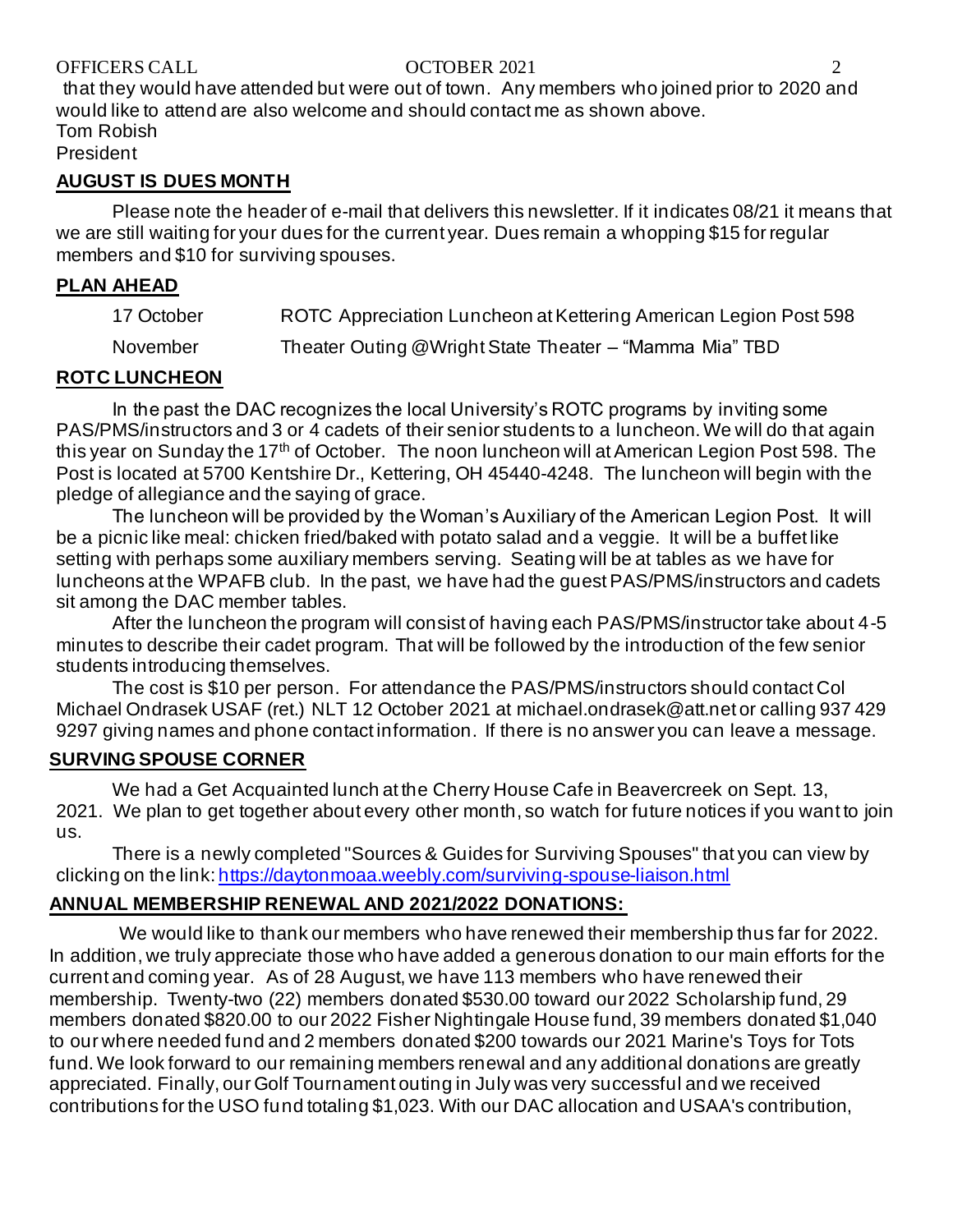we will donate \$1,523.00 to the USO in September. We cannot support these worthwhile causes without the generosity of our member and their commitment to serving others. .

# **NEW ACTIVITY SUGGESTION**

Last month's newsletter included a piece proposing extra activities that might be of interest to sub-groups of our members. This is a specific recommendation for a new group consistent with that idea.

The cover story for the July edition of the *Military Officer* magazine discussed possible summer readings for MOAA members. In addition to reviewing six books that might be of interest, the article also included lists of works on historical/military topics including leadership; tales of true grit; accounts of heroism, perseverance, and service; fiction; and MOAA staff members' favorite military-themed books. While the books listed in the article are not the only ones that might be of interest to a Dayton Area Chapter book club, it is a nice starting point to consider which books would be acceptable for a new group. Take a look at this article – it's interesting reading.

Please contact Tom Robisch at [trobisch63@gmail.com](mailto:trobisch63@gmail.com) or 757-327-1388 if you are interested in forming a chapter book club.

# **LEGISLATIVE INITIATIVES**

These important issues require your immediate attention. Send your elected officials a MOAAsuggested message today.

• **[Urge Your Elected Officials to Support Comprehensive Toxic Exposure Reform](https://takeaction.moaa.org/moaa/app/take-action?engagementId=511223)  [Legislation](https://takeaction.moaa.org/moaa/app/take-action?engagementId=511223)**

Comprehensive toxic exposure reform is needed to ensure we avoid the problems faced by Vietnam veterans who were exposed to Agent Orange.

- **[Urge Your Elected Officials to Fix the TRICARE Young Adult Coverage Gap](https://takeaction.moaa.org/moaa/app/take-action?engagementId=511394)** MOAA continues efforts to build support for The Health Care Fairness for Military Families Act of 2021, H.R. 475 in the House, and S. 1972 in the Senate. These bipartisan and bicameral pieces of legislation would expand TRICARE eligibility to young adult dependents up to age 26, bringing TRICARE in line with commercial plan requirements.
- **[Ask Your Lawmakers to Support the Military Hunger Prevention Act](https://takeaction.moaa.org/moaa/app/take-action?engagementId=511409)** Food insecurity among junior servicemembers is not a new concern, but like many ongoing problems, it's been made worse by the economic fallout from the COVID-19 pandemic. The Military Hunger Prevention Act would establish a Basic Needs Allowance (BNA) for these servicemembers, helping them overcome financial difficulties and allowing them to concen trate on their duties.

# **FISHER HOUSE**



Thanks to all MOAA DAC members who have supported WPAFB Fisher Houses. The Fisher House program recognizes the special sacrifices of our men and women in uniform and the hardships of military service by meeting a humanitarian need beyond that is normally provided by the DoD and the VA

At the present time Fisher House is not accepting any physical items. The COVID impact this year has been hard on the finances of the organization but they have never closed their doors. Please consider making a tax-deductible donation by sending a check to Fisher Nightingale House 417 Schlatter Dr Wright-Patterson Air Force Base, OH 45433. To make a contribution by credit or debit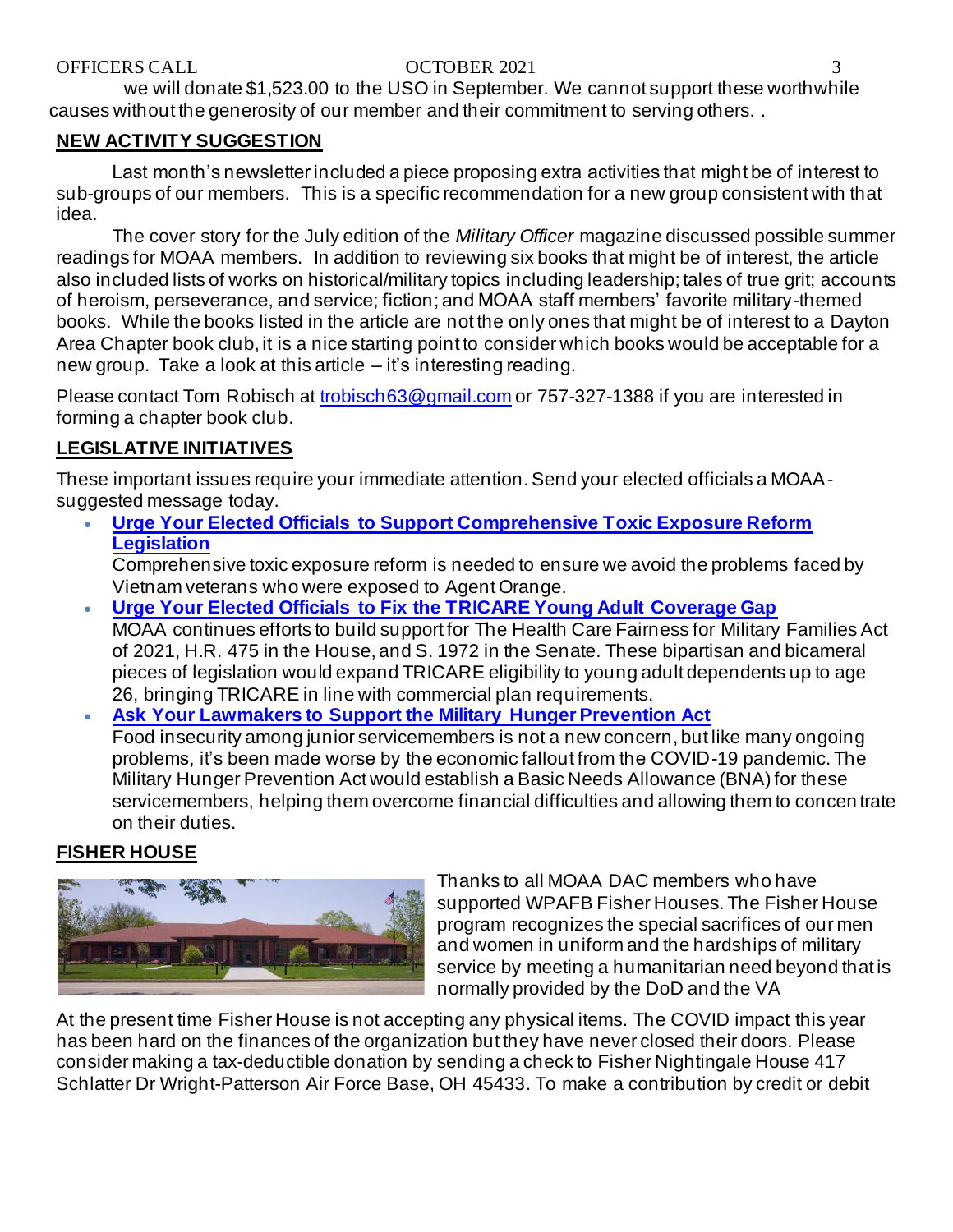# OFFICERS CALL OCTOBER 2021

card contact FNHI Director Chris Stanley at [\(937\) 672-8724.](tel:(937)672-8724) Watch this space for when contributions can restart. Thanks for all your previous support.

#### **WORDS TO PONDER**

**ARMY REPRESENTATIVE** USMC REPRESENTATIVE SURVIVING SPOUSE REPRESENTATIVE



#### **ELECTED 2020 EXECUTIVE BOARD OFFICES**

| <b>PRESIDENT</b><br><b>1ST VICE PRESIDENT</b> | TOM ROBISCH, LTC, USA<br><b>VACANT</b>    | trobisch $63@$ gmail.com | 757327-1388  |
|-----------------------------------------------|-------------------------------------------|--------------------------|--------------|
| 2ND VICE PRESIDENT                            | KURT GRAFTON, MAJ USAF                    | kurtgrafton@yahoo.com    | 513-409-5625 |
| <b>TREASURER</b>                              | DAVE GOTHARD, COL, USAF                   | ddgothard@aol.com        | 937-429-1649 |
| <b>SECRETARY</b><br>PAST PRESIDENT            | <b>VACANT</b><br>MIKE ONDRASEK, COL, USAF | michael.ondrasek@att.net | 937-429-9297 |
|                                               | ELECTED SERVICE/AUXILIARY REPRESENTATIVES |                          |              |
| USAF REPRESENTATIVE                           | TIM CRAVEN CAPT, USAF                     | cravente@msn.com         | 937-233-3538 |

| TIM CRAVEN CAPT. USAF       |
|-----------------------------|
| <b>VACANT</b>               |
| <b>VACANT</b>               |
| LAURENCE SIMPSON, COL, USMC |
| <b>JAN LORETTE</b>          |
|                             |

| USAF REPRESENTATIVE | TIM CRAVEN CAPT, USAF       | $cra$ vente $@$ m sn.com | 937-233-3538 |
|---------------------|-----------------------------|--------------------------|--------------|
| NAVY REPRESENTATIVE | <b>VACANT</b>               |                          | 937-879-6230 |
| ARMY REPRESENTATIVE | <b>VACANT</b>               |                          |              |
| USMC REPRESENTATIVE | LAURENCE SIMPSON, COL. USMC | simpsonle@aol.com        | 937-429-1469 |
| SURVIVING SPOUSE    | JAN LORETTE                 | iblorette@gmail.com      | 513-970-1095 |

#### **APPOINTED OFFICERS/COMMITTEE CHAIRS**

| OHIO COUNCIL OF CHAPTERS REP | MIKE ONDRASEK, COL, USAF     | michael.ondrasek@att.net   | 937-429-9297 |
|------------------------------|------------------------------|----------------------------|--------------|
| LEGISLATIVE REPRESENTATIVE   | TERRY COONEY, CAPT, USN      | tcooney8@gmail.com         | 937-427-0590 |
| PERSONAL AFFAIRS             | CHARLIE COOPER, MG, USAF     | 6570Bethany@gmail.com      | 937-436-7008 |
| MEMBERSHIP CHAIRMAN          | DENNIS CROUCH, COL, USAF     | denniscrouch@earthlink.net | 937-426-6246 |
| ROTC/SCHOLARSHIP AWARDS      | LESLIE BUERKI, MAJ USAF      | lesliebuerki@gmail.com     | 937-322-6664 |
| <b>CHAPTER ROSTER</b>        | KURT GRAFTON, MAJ, USAF      | kurtgrafton@yahoo.com      | 513-409-5625 |
| <b>GOLF LEAGUE PRESIDENT</b> | <b>LARRY POHL</b>            | PFSPohl@AOL.com            | 937-254-0913 |
| <b>GOLF LEAGUE SECRETARY</b> | ROBERT EMERSON, COL USAF     | Bob.Emerson@att.net        | 937-427-0538 |
| OFFICERS CALL EDITOR         | TERRY COONEY CAPT USN        | tcooney8@gmail.com         | 937-427-0590 |
| <b>CHAPTER CHAPLAIN</b>      | <b>BILL LeCAIN, LTC USAF</b> | niacel1943@aol.com         | 937-429-0263 |
|                              |                              |                            |              |

**MAILING ADDRESS: DAC MOAA P.O. BOX 12, FAIRBORN, OH 45324-0012**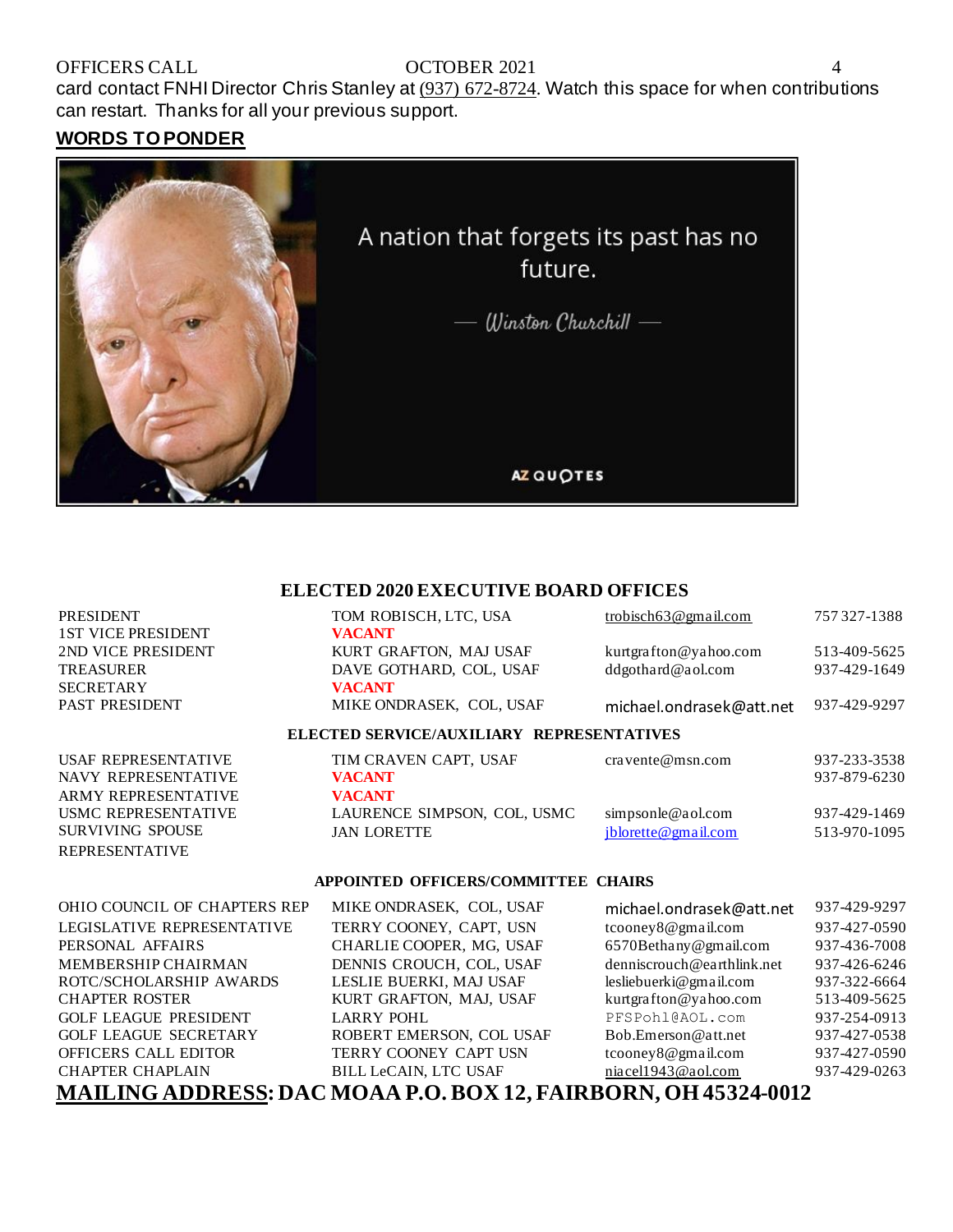

# **Fairborn Military Veterans Memorial Project**

[www.fairbornvetsmemorial.com](http://www.fairbornvetsmemorial.com/) <https://www.facebook.com/fairbornmemorial/>

Mission Statement

1 Jul 2021

To promote, design, and develop a permanent memorial honoring service members who were born in, or lived in, the Fairborn, Osborn, Fairfield, and Bath Township areas - especially those service members who died in the service of their country and those who served at Wright-Patterson AFB.

#### About the Memorial

Plans are to build the memorial in the newly designated Fairborn Memorial Park located on Central Avenue. The memorial will be made from black granite in a pentagon shape to represent the military. The center piece of the memorial will be a six-sided, twelve-foot-tall obelisk with each side showing granite etchings of the Air Force, U.S. Space Force, Army, Navy, Marine Corps, and the Coast Guard. Surrounding the obelisk will be brick pavers etched with names of those serving in the military with the closest, dark gray pavers representing those who paid the ultimate sacrifice while serving in the military. The outer, lighter gray pavers will be names of those donating to the memorial at the \$100 or higher level. Around the brick paver area will be six brick walls approximately three-feet tall topped with black granite slanted at forty-five degrees. The six black granite sections will be etched with pictures of veterans from Fairborn, Fairfield, Osborn, Bath Township and Wright-Patterson AFB. The pictures will not have names associated with the pictures to allow them to anonymously represent past, present and future local veterans. On the backs of one section of the six brick and granite walls will be a listing of major donors etched into the granite, two section will depict the history of Fairborn, and one section will show etched pictures of service animals. The backs of the other two walls will face Central Avenue and will be etched with the name of the memorial and the saying about those who paid the ultimate sacrifice. Between the obelisk and the walls will be four black granite benches to allow visitors a place to sit and reflect on the significance of the memorial and to pay respect to those represented by the memorial. In the area next to the benches will be six small columns also standing approximately three-feet tall, each topped with the service logos of the six branches of the military.

#### How You Can Help

All donations are tax deductible and can be mailed to:

Fairborn Chamber of Commerce 12 North Central Ave. Fairborn, OH 45324

Please make checks out to: *Greene County Community Foundation*  and include *Fairborn Military Veterans Memorial* in the memo field

For additional information about the memorial or for questions, please contact me at 937-673-4178 or [daniel.r.kirkpatrick@gmail.com.](mailto:daniel.r.kirkpatrick@gmail.com)

*Daniel R. Kirkpatrick*

Daniel R. Kirkpatrick, Colonel, USAF (Retired) Co-Chairperson, Fairborn Military Veterans Memorial Project